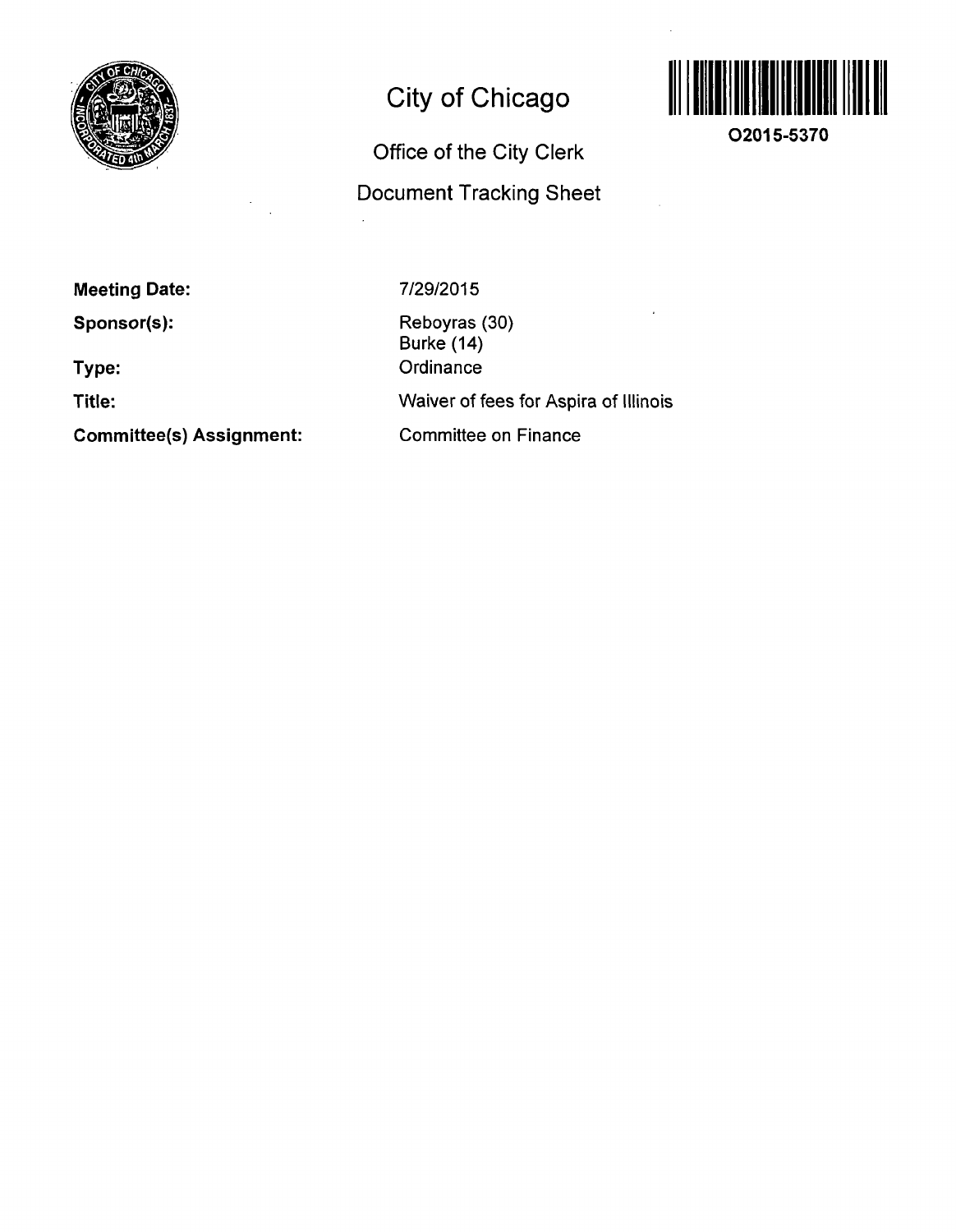Convertice ornauce

#### FEE WAIVER ORDINANCE

WHEREAS, the City of Chicago (the "City"), a home rule unit of government under Section 6(a), Article VII of the 1970 Constitution of the State of Illinois, has heretofore found and does hereby find that there exists within the City a serious shortage of affordable, safe and quality education available to persons of low and moderate income; and

WHEREAS, on March 18, 1956, the City Council (the "City Council") of the City of Chicago (the "City") created the Public Building Commission of Chicago (PBC) (the "Commission") pursuant to the Public Building Commission Act of the State of Illinois (the "Act") for the purpose of facilitating the funding, acquisition and construction of public buildings, improvements and facilities for use by various public agencies such as the Chicago Board of Education (the "CPS"), County of Cook and State of Illinois (collectively, the "Sister Agencies"); and in the furnishing of essential governmental services; and

WHEREAS, on January 1, 1982, the Illinois legislative body (the "State legislature") of the State of Illinois (the "state") created the Capital Development Board of Illinois (CDB) (the "Board") pursuant to implementing and as authorized by the Capital Development Board Act [20 ILCS 3105] for the purpose of facilitating the funding, acquisition and construction of public buildings, improvements and facilities for use by various public agencies such as the Chicago Charter Schools, County of Cook and State of Illinois (collectively, the "Sister Agencies"); and in the furnishing of essential governmental services; and

WHEREAS, Aspira of Illinois Inc. embarked on a project to facilitate the funding, acquisition, improvements and construction of a new school campus to furnish essential educational and governmental services; and

WHEREAS, the City has determined that the continuance of a shortage of quality affordable education is harmful to the prosperity, economic stability and general future welfare of the City; and

WHEREAS, the mission of *Aspira of Illinois* is: "...to provide opportunities for all students to enhance their knowledge and skills by offering superior, affordable, and comprehensive educational programs and services"; and

WHEREAS, Aspira of Illinois is presently a system of three community schools providing learning *opportunities for Chicago residents at the schools, serving over 1,500 students in grades 6th through 12"'.* 

The Community Schools and other institutes are:

- **Haugan Middle School**
- **Early College High School**
- **Business and Finance High School**

WHEREAS, Aspira of Illinois receives government subsidies and other donations to offset the high cost of education and at various locations is eligible to receive Tax Increment Financing (TIF) funds for capital improvements; and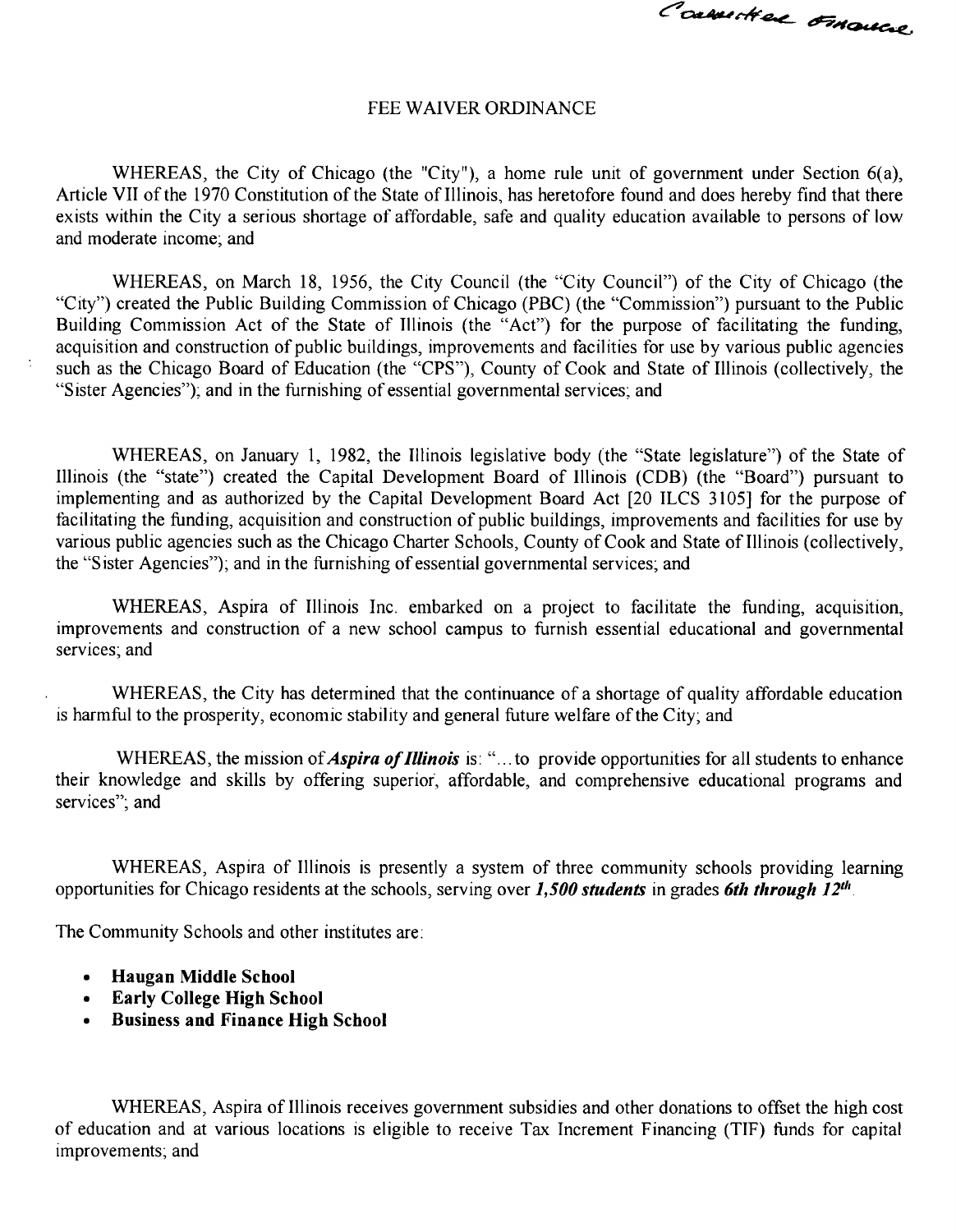WHEREAS, Aspira of Illinois' student enrollment is growing with new needs in a demanding changing job market with new requirements of physical facilities and technology, and

WHEREAS, Aspira of Illinois has endeavored to undertake the construction of buildings and facilities for use by such educational institutions in the furnishing of public educational services, and

WHEREAS, the City maintains a comprehensive municipal building code (the "Code") governing the construction, repair, maintenance and inspection of buildings in order to protect the public health and safety; and

WHEREAS, in order to determine compliance with the requirements of the Code, the City issues construction permits, various licenses and capacity cards and conducts periodic inspections which are financed in part by various fees imposed by the City for the examination of plans, issuance of permits, licenses and inspections; and

WHEREAS, contractors engaged to construct or remodel buildings and facilities for Aspira of Illinois are required to file numerous license and permit applications for original and renewed permits and to pay the fees and charges imposed for such permits and licenses; and

WHEREAS, the financial and administrative costs of complying with the Code including work hours spent in preparing applications, waiting for consideration and approval of applications and resulting delays is costly and impedes the efficient operation of Aspira of Illinois in the construction of buildings and facilities for the various educational buildings throughout the city; and

WHEREAS, the financial and administrative obligations imposed by the Code are deleterious to the City and to *Aspira of Illinois* who share the same tax base; now therefore,

### BE IT ORDAINED BY THE CITY COUNCIL

SECTION 1. Notwithstanding any provision of the Code of the City to the contrary, all permits for demolition, new construction, construction alteration, repair, renovation, rehabilitation and inspection of buildings and facilities by *Aspira of Illinois* of Chicago and its contractors for public or governmental use by the Board of Trustees of Aspira of Illinois shall be issued without charge, commencing *April 01, 2012*, for a duration not to exceed ten years from the noted commencement *date (April 01, 2022)* or upon the completion of projects in process within the City of Chicago's Department Agencies, ie. Buildings, Transportation exc.

SECTION 2. This Ordinance shall not absolve or release *Aspira of Illinois* or its contractors from compliance with the building and fire provisions of the Code including requirements for the filing of plans, the obtaining of permits and necessities for inspections.

SECTION 3. The Commissioners of Buildings, Transportation and Business Affairs and Consumer Protection and any other Agencies of the City of Chicago are authorized to establish, in cooperation with the Board of Directors of Aspira of Illinois, a system which enables Aspira of Illinois and its contractors to file and process applications in a manner which reduces the administrative burden of the organization.

SECTION 4. This ordinance shall be in full force and effect immediately upon its passage and approval.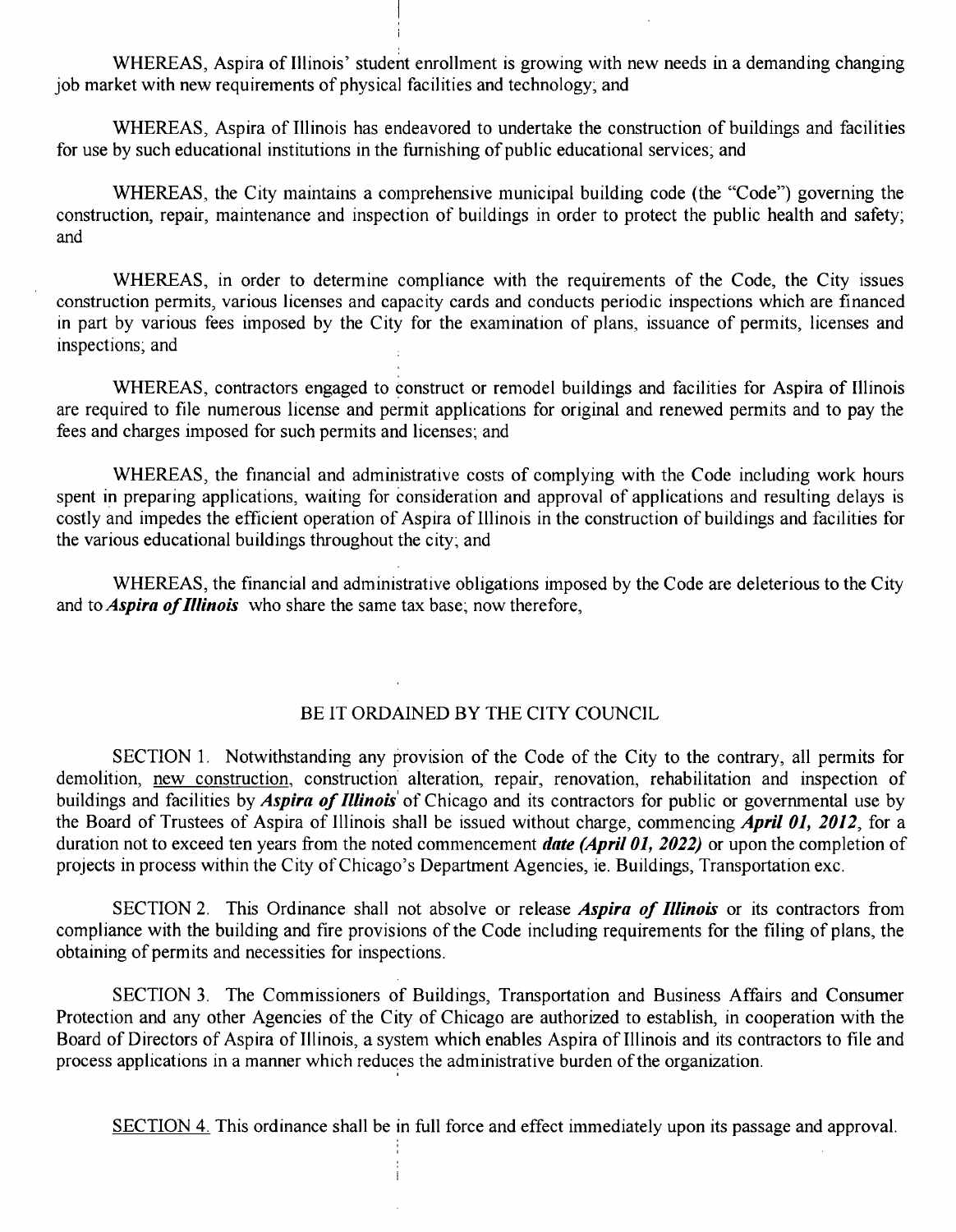Ariel Reboyras Alderman 30th Ward Edward M. Burke, Alderman 14th Ward

 $\frac{1}{4}$ 

 $\ddot{\phantom{0}}$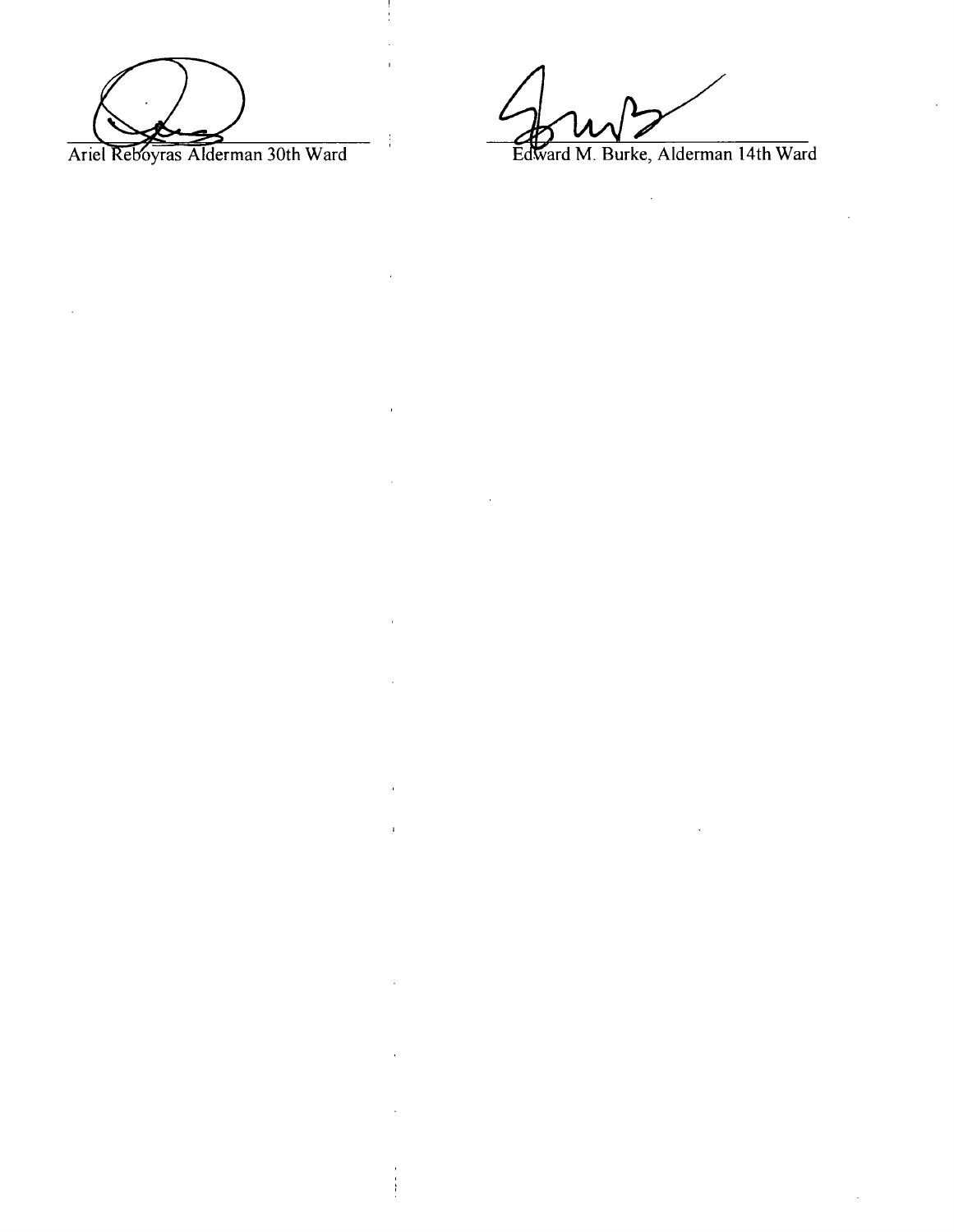### **EXHIBIT A Fees and Other Waivers**

#### **Department of Buildings**

Waiver of Plan Review, Permit and Inspection Fees:

A. Building Permit:

Zoning

Construction/Architectural/Structural

Internal Plumbing and Sewers

**HVAC** 

Water for Construction

Smoke Abatement

B. Electrical Permit: Service and Wiring

C. Elevator Permit (if applicable)

D. Wrecking Permit and all fees related, (if applicable)

E. Fencing Permit (if applicable)

F. Fees for the review of building plans for compliance with accessibility codes by the Mayor's Office for People with Disabilities imposed by Section 13-32-310(2) of the Municipal Code of Chicago

**G. Capacity Card fees** 

#### **Department of Water Management**

Tap Fees

Cut and Seal Fees for water and sewers

(Fees to purchase B-boxes and remote read-outs are not waived)

Permit (connection) and Inspection Fees

Sealing Permit Fees

Storm water ordinance review fee